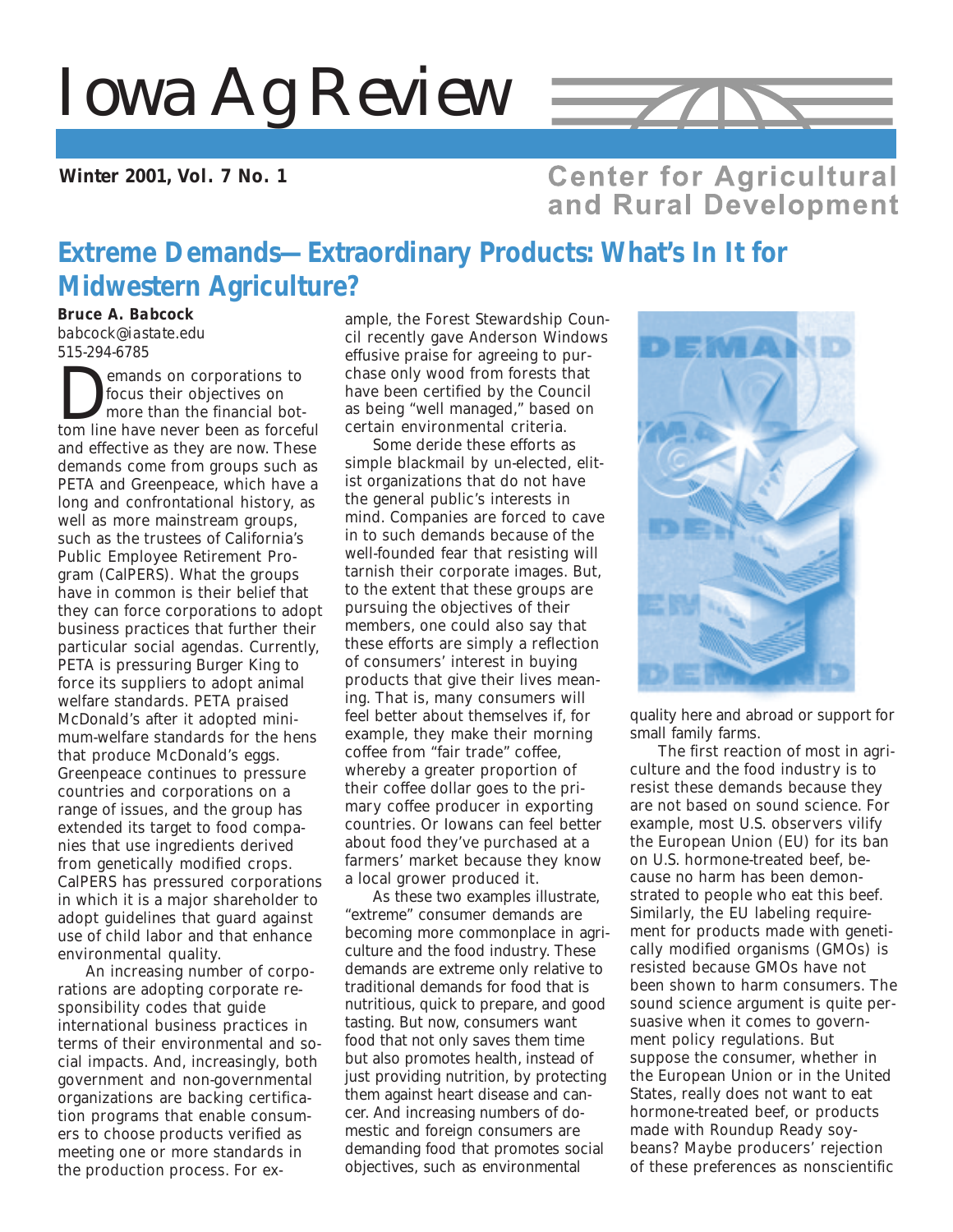## *Iowa Ag Review*

**ISSN 1080-2193 http://www.card.iastate.edu**

# **IN THIS ISSUE**

| Extreme Demands-Extraordinary              |  |
|--------------------------------------------|--|
| <b>Products: What's In It for Midwest-</b> |  |
|                                            |  |
| Iowa's Agricultural Situation6             |  |
| <b>NAFTA:</b> Implications for             |  |
| <b>Mexican and Midwestern</b>              |  |
|                                            |  |
| Meet the Staff:                            |  |
| Lyubov Kurkalova 13                        |  |

|  | <b>Recent CARD Publications 13</b> |  |
|--|------------------------------------|--|
|  |                                    |  |

*Iowa Ag Review* is a quarterly newsletter published by the Center for Agricultural and Rural Development (**CARD**). This publication presents summarized results that emphasize the implications of ongoing agricultural policy analysis, analysis of the near-term agricultural situation, and discussion of agricultural policies currently under consideration.

**Becky Olson** Publication Design *Editor* **Bruce A. Babcock John Beghin** CARD Director **Sandra Clarke** Managing Editor **Betty Hempe** Editorial Consultant

*Editorial Staff* Policy Division Head *Editorial Committee* Trade and Agricultural **Keith Heffernan** CARD Assistant Director **Phillip Kaus** U.S. Analyst, FAPRI

Contact Betty Hempe for a free subscription, publication information, and address changes at: *Iowa Ag Review*, CARD Publications, Iowa State University, 578 Heady Hall, Ames, IA 50011-1070; Phone 515-294-7519; Fax 515-294-6336; E-mail CARD@card.iastate.edu; Web site www.card.iastate.edu

#### **Iowa State University**

Iowa State does not discriminate on the basis of race, color, age, religion, national origin, sexual orientation, sex, marital status, disability, or status as a U.S. Vietnam Era Veteran. Inquiries can be directed to the Director of Affirmative Action, 318 Beardshear Hall, (515) 294-7612.

#### IOWA STATE UNIVERSITY OF SCIENCE AND TECHNOLOGY

is simply self-defeating, because no one can force consumers to buy these products. That is, it might be more fruitful to think of these preferences as opportunities instead of barriers. Did McDonald's adopt its new animal welfare guidelines because sound science showed that laying hens would be positively affected by more space, or did the company adopt the regulations because it was a good business decision from a marketing standpoint?

Is it in the interest of U.S. agribusiness and agriculture to respond to extreme demands as a marketing opportunity? Or should the sector try to limit change and carry on with business as usual? The answer depends in part on the cost of meeting new consumer demands and on whether the trend toward increased demands will continue to grow. And it depends on the outlook for agriculture under a business-asusual scenario.

## **ECONOMICS OF BUSINESS-AS-USUAL AGRICULTURAL PRODUCTION**

Business-as-usual agriculture is characterized by many farmers producing a nearly identical product, with price set by traders in exchanges such as the Chicago Board of Trade or the Chicago Mercantile Exchange, with the most successful producers being those who focus on attaining the lowest per-unit costs of production over a long period of time. That is, traditional agriculture is a 100 percent commodity business.

Technological change works to ensure that per-unit production costs of the lowest-cost producer keep getting lower. And lower costs mean greater supplies. Unless demand grows faster than supply, prices drop. This largely explains why commodity prices throughout the 1990s were depressed. The world's ability to produce commodities grew faster than the world's appetite for them. This situation reversed itself in 2000, in the energy sector at least, where robust growth in demand outstripped supplies.

But over time, higher prices for commodities inevitably spurs supply, as new companies enter the business and as existing companies adopt new technologies. The result of this new supply is that upward price spikes prove temporary. One of the first lessons that economics students learn is that, over time, profits in excess of those needed to keep a commodity producer in business will eventually fall to zero. That is, commodity producers should expect that the "normal" situation for their industry is one of zero profits.

Producers can only expect continual positive profits if there are restrictions that prevent new companies from entering the market. Such restrictions could be high technological or capital requirements for startup firms, or they could be government restrictions on entry, such as those for tobacco and peanuts. Another restriction is that a producer could offer a unique product that others would have difficulty replicating. In other words, the product is no longer a commodity; rather, it is differentiated in some respect.

Advocates of value-added agriculture hope that moving a farmer up the supply chain closer to the consumer will transform agriculture from a situation of zero-profit commodity production into one of positive-profit production of food. But if many producers join in to supply these food products, one would expect that the long-run profits of these new enterprises would also dwindle to zero.

Is the outlook for all but the lowest-cost commodity producers really this grim? The answer can be found by looking at the long-run return on agricultural assets. Indeed, the answer is this grim. Is there an alternative? Perhaps the only alternative is to move away from commodity production toward something new, something unique.

#### **ECONOMICS OF**

#### **DE-COMMODITIZATION**

Suppose a group of farmers banded together to produce something unique, for which there is a high demand. For example, Niman Ranch